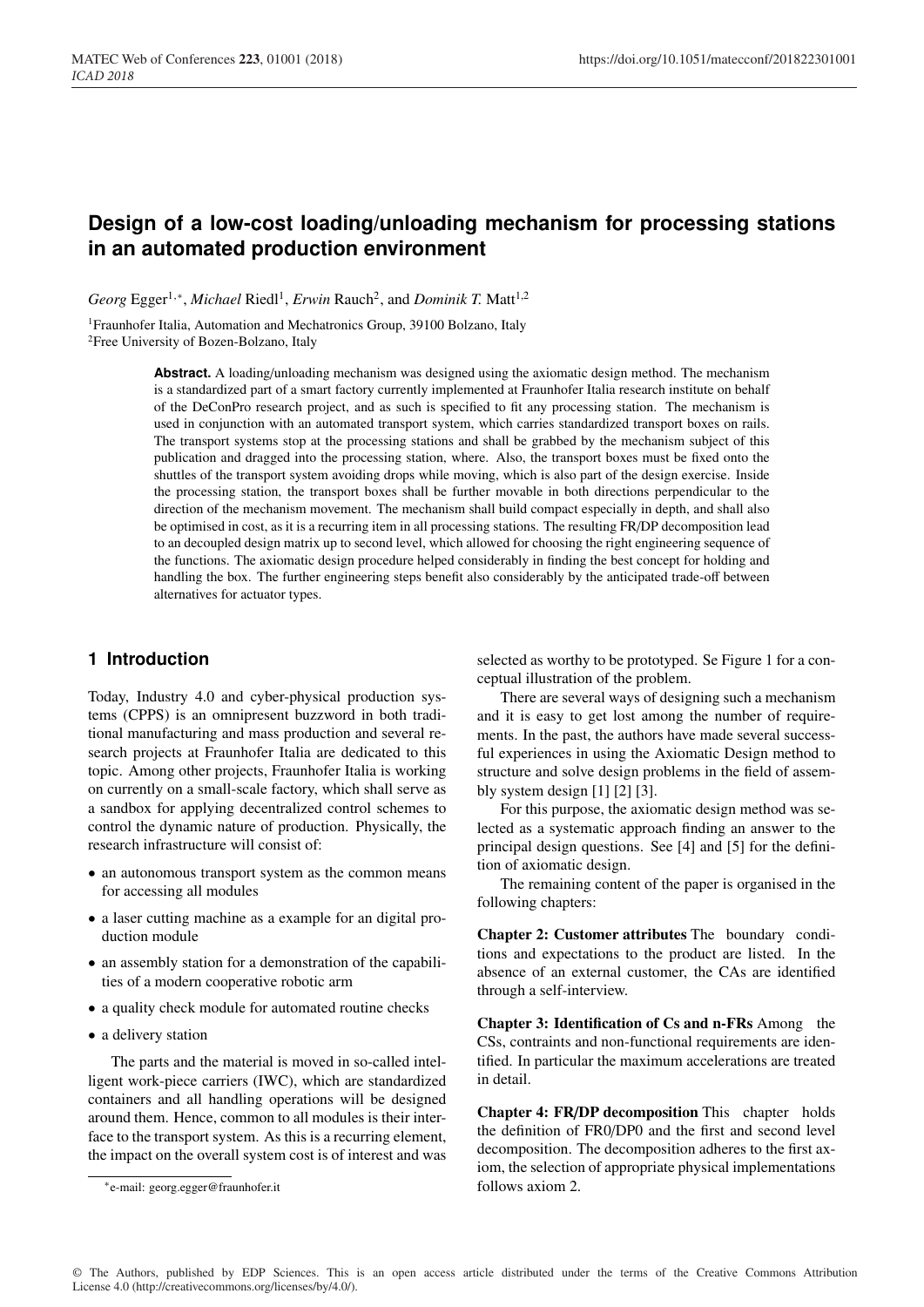

Figure 1. The design task comprises the supporting structure on the shuttles (blue) and the mechanism, which shall be integrated with the table-like object. The direction of movement is along the axis shown on the table.

Chapter 5: Discussion The approach to the problem is recapped, the benefits and limitations of the work is addressed.

Chapter 6: Outlook Planned follow-up activities on this topic.

## **2 Customer attributes**

In the current application, there is no customer, as the mechanism is designed for the purpose of a research project. Hence the CAs are interpreted as user needs.

- CA1 the transport boxes are 300 mm x 200 mm box Auer EG 32/12 HG (see Figure 2) filled no higher than 300 mm. The boxes are to be positioned in the longitudinal direction on the shuttles, that is when the long side is parallel to the trajectory of the shuttles;
- CA2 the boxes are brought on rail-based transport shuttles, which will stop at the given position quite precisely (1 mm or better);
- CA3 the supporting structure holding the boxes on the shuttles shall be designed according to the needs of the mechanism;
- CA4 the boxes shall not fall off the shuttles while being moved.
- CA5 unlike on the shuttles, there is electrical power and compressed air available on the stationary side;
- CA6 the mechanism shall be able to grab boxes, drag them up to 500 mm away from the shuttle (orthogonal to the rails) and to release them;
- CA7 once retracted, the boxes shall be free to move in orthogonal to the mechanism movement (parallel to the rails);
- CA8 compact build, particularly in depth;
- CA9 the boxes are limited to 3 kg in mass, which can be assumed to be equally distributed throughout the volume envelope;
- CA10 the shuttles move no faster than 55 m/min;
- CA11 the shuttles accelerate from 0-30 m/min in 0.5 s or slower, depending on the load;
- CA12 the curves on the track shall have a radius of at least 220 mm; and
- CA13 there are more shuttles than stations.

## **3 Identification of constraints and non-functional requirements**

The following constraints have been identified from the customer attributes:

- C1 as container, Auer EG 32/12 HG [6] shall be used. The box with content weights max 3 kg and the mass can be assumed equally distributed;
- C2 the longitudinal orientation of the boxes shall correspond to the movement of the shuttles on the rails;
- C3 the shuttles will stop with a position accuracy of 1 mm;
- C4 compressed air and electrical power is available on the stationary side, no active power source available on the shuttles;



Figure 2. The stackable Euro container EG 32/12 HG from Auer Packaging GmbH, which shall be used by the mechanism. The container features two handling holes on each lateral face, which may be used for grasping the box.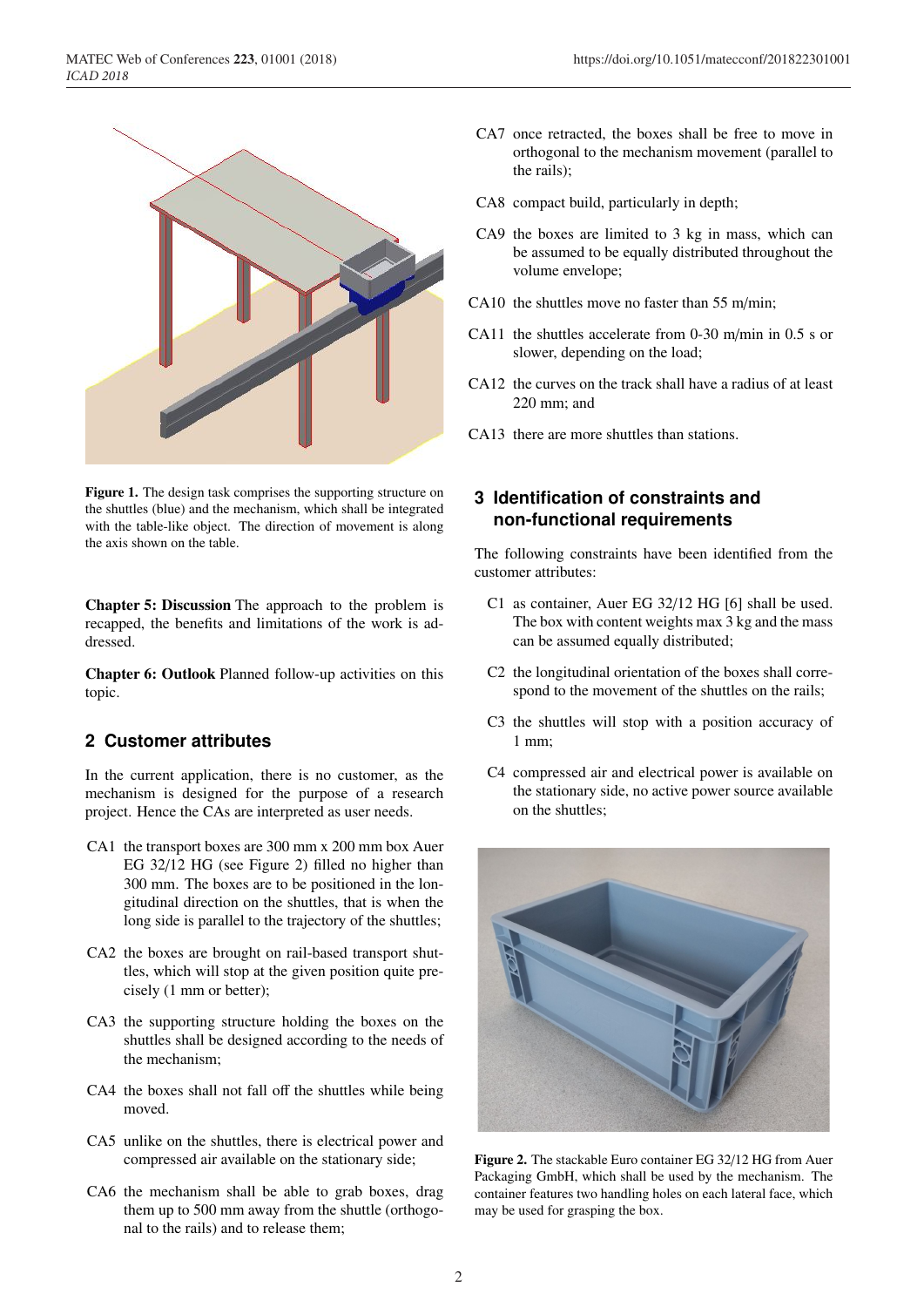

Figure 3. Assignment of customer attributes (CA) to constraints (C) and functional requirements (FR).

- C5 the translation shall be 500 mm orthogonal to the rails on the same plane; and
- C6 the maximum speed of the shuttles is is 55 m/min.

### **3.1 Determining the accelerations acting on the box**

The maximum acceleration, that acts on the boxes while on the shuttle, can be derived from CA10, CA11, and CA12.

Two cases are to be distinguished:

- Longitudinal direction (starting and stopping)
- Transversal direction (moving through curves)

In the case of longitudinal acceleration, the shuttle accelerates from zero to 30 m per minute (CA10) in 0.5 seconds (CA11). The acceleration is assumed to be constant:

$$
a_{linear} = \frac{\Delta v}{\Delta t} = \frac{30 \text{ m min}^{-1}}{0.5 \text{ s}} = \frac{30 \text{ m}}{60 \text{ s} \cdot 0.5 \text{ s}} = 1 \text{ m s}^{-2} \quad (1)
$$

The longitudinal direction of the box corresponds to the longer side of the box *W* (from CA1).

For the transversal acceleration, the shuttle travels with maximum speed through a curved element. Centrifugal forces act on the box and its content. Assuming a circularshaped curve with radius  $r_{min}$ , the worst case acceleration is given by:

$$
a_{circular} = \frac{v_{max}^2}{r_{min}} = \frac{\left(\frac{55 \text{ m min}^{-1}}{60 \text{ s min}^{-1}}\right)^2}{0.22 \text{ m}} \sim 3.8 \text{ m s}^{-2} \tag{2}
$$

### **4 FR/DP decomposition**

The top level functional requirements and design parameters are defined as follows:

- FR0 box handling for rail-based transport system
- DP0 linear actuator with forklift mechanism

In the first level of the decomposition, two FR/DP pairs are identified:

- FR1 hold and release of the transport boxes
- DP1 frame and forklift
- FR2 move the box perpendicular to the rails
- DP2 linear actuator

The further decomposition is given in the following sub-chapters.

### **4.1 FR1/DP1: Hold and release of the transport boxes**

There are numerous ways of holding the box on the shuttle, as requested by CA4. There are active ways, requiring the presence of some sort of energy source (primarily electrical or mechanical) on the shuttle, and passive ones, where the power required to overcome the locking mechanism is provided by the stationary side. Both ways, there is a strong coupling to the release mechanism on the stationary side.

The FR/DP pair can be decomposed further:

- FR1.1 fix the boxes firmly on the transport shuttle
- DP1.1 frame
- FR1.2 release of the boxes
- DP1.2 forklift

The partial design matrix shows a decoupled design, where the function of the box release (FR1.2) depends on the fixation device (DP1.1) and the design of the release mechanism (DP1.2).

$$
\begin{Bmatrix} FR_{1.1} \\ FR_{1.2} \end{Bmatrix} = \begin{bmatrix} X & 0 \\ X & X \end{bmatrix} \begin{Bmatrix} DP_{1.1} \\ DP_{1.2} \end{Bmatrix}
$$
 (3)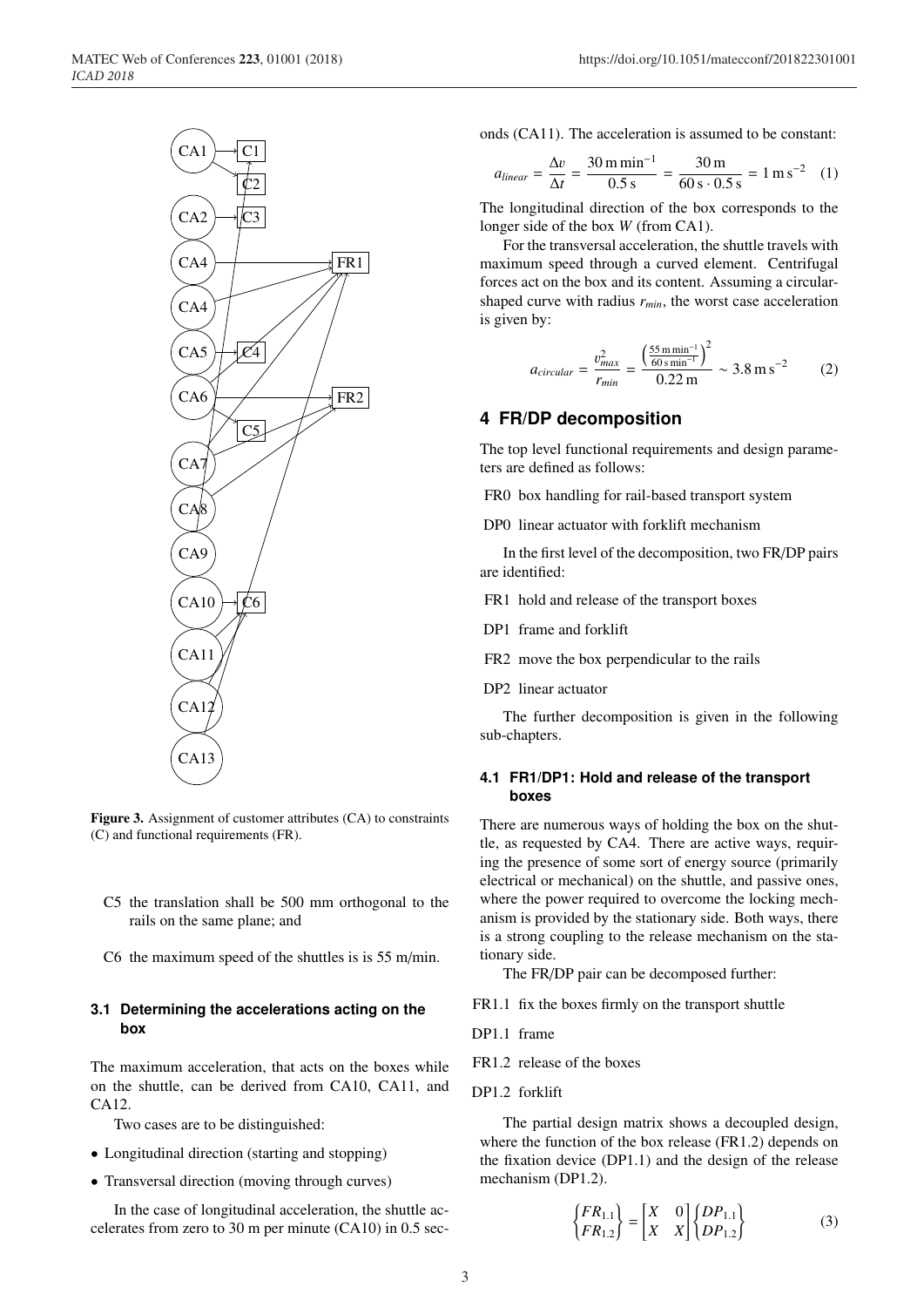### *4.1.1 FR/DP 1.1: Fix the boxes firmly on the transport shuttle*

CA5 restricts the types of holding and release mechanisms to passive ones, which limits the possibilities significantly. In order to minimise the coupling factor between fixation and movement as much as possible, a simple interface is sought and found in a simple frame, embracing the base of the box. The introduction of this frame makes it impossible for the box to slip off the shuttle, the box however might tilt when sufficient acceleration is applied. The contained weight and speed of the boxes allow this frame to have a rather limited height. The maximum allowed height can be found by observing Figure 4, where *a* represents in one case the constant acceleration and in the other the centrifugal acceleration. Both forces  $F_A$  and  $F_G$  can be composed in components acting along the line - defined by the center of rotation on the border of the frame and the center of gravity of the box - and perpendicular to it (direction of rotation). In the latter direction, both forces act in a contrary sense and the equilibrium point can be seen as the critical point corresponding to the tolerable acceleration.

The decomposition of  $F_A$  and  $F_G$  in the direction of rotation (see Figure 4) yields:

$$
a\sin\theta = g\cos\theta\tag{4}
$$

where  $q$  is the gravitational constant and  $q$  is the acceleration. For the angle  $\theta$  one can find:

$$
\tan \theta = \frac{\frac{H}{2} - h}{\frac{W}{2}} = \frac{H - 2h}{W} \tag{5}
$$

Given a certain maximum acceleration *amax* the step height *h* must be at least:

$$
h \ge \frac{1}{2} \left( H - \frac{gW}{a_{max}} \right) \tag{6}
$$

It can be seen, that the minimum required *h* might as well be negative. In this case, the acceleration is not sufficient to lift the weight of the box at all.



Figure 4. Acceleration of the box around the border frame.

C6 gives the numerical values for the worst case accelerations. Table 1 shows the results of the minimum height calculations. From the numerical values can be readily seen that the worst case is the circular motion.

Even in the worst case, the required minimum height for tilting is negative, which means that any height of the embracing frame will prevent falling off.

#### *4.1.2 FR/DP 1.2: Release of the boxes*

The box is supposed to be dragged over the table, perpendicular to the orientation of the rails. Before the box can be dragged, it must be raised above the edge of the supporting frame (FR/DP 1.1), in order to be released from the fixation.

Fundamentally, there are two approaches to this: the rise from the frame is performed by the shuttle or by the stationary side. The complexity seems manageable for both parties, but as CA5 states, there is no power available on the shuttles. Hence it is simpler allocating this function to the stationary side, also because there are more shuttles than stations in the system (CA13).

Another CA to be considered is CA7: Once retracted, the boxes must be able to move in the direction parallel to the rails (orthogonal to the linear actuator, see also Figure 6).

The process of releasing the box is hence twofold: First, release the box from its fixation on the shuttle and second, once retracted, release it from the mechanism and allow for movement parallel to the rails. As illustrated in Figure 7, there are two ways of performing this operation, the characteristics are discussed in Table 2.

Among the two possibilities the authors preferred option b), whose drawbacks could be overcome by design.

Table 1. Results minimum height calculation



Figure 5. For estimating the order of magnitude of the deflection of a potentially feasible fork design, the displacement of a Ushaped aluminium profile has been carried out. The width of the sheet metal is 2 mm, its length width 30 mm and the height 6 mm. The worst case deflection amounts to less than 2 mm over a length of 200 mm, which is sufficient to cover the width of the transport box [6].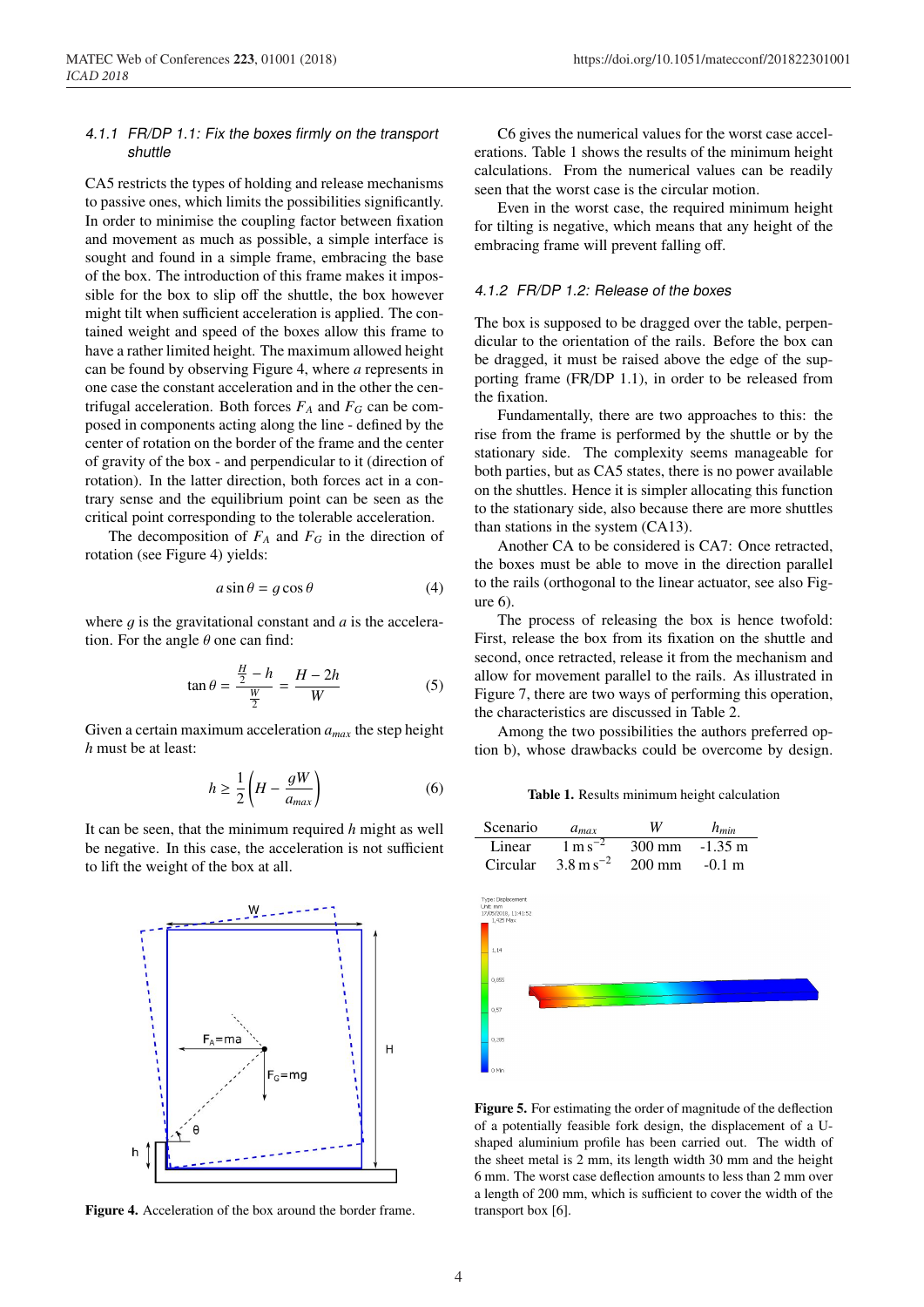

Figure 6. Longitudinal and orthogonal directions of movement.



Figure 7. Design options for fetching the box. Option a) implies a hook mechanism, most conveniently engaging with the centering holes on the on the lateral sides of the box, in order to get hold to the box and to lift it. Option b) implies a forklift-like mechanism and grooves in the table for lowering the forks below the table surface.

Figure 8 shows the resulting design concept. A displacement analysis has been carried out, in order to determine an adequate material strength of the fork, see Figure 5 for result. The bending of less than 2 mm over the whole length shall be covered in the tolerances of the travel distance of the lifting device.



Figure 8. Lifting device carrying the box with volume envelope of its content.

#### Table 2. Comparing box fetching options

|    | Option Characteristics                                 |
|----|--------------------------------------------------------|
| a) |                                                        |
|    | • requires hook/grip mechanism on the mov-<br>ing part |
|    |                                                        |

- depends on stop position accuracy of the shuttle
- weight is carried by the table during drag phase, but lifting and gripping mechanism must be dimensioned to support half of the weight of the box
- friction between box and table must be overcome by a linear actuator and might result in a consumption of the boxes plastic material
- operation is asymmetric

b)

- requires forklift on the moving part of the mechanism
- is more robust against stop position of the shuttle
- requires grooves in the table for lowering the fork into
- the mechanism must carry the full weight of the box
- limited friction and hence no material consumption
- operation is symmetric

The rationale was guided by choosing the more simple option (axiom 2). The following thoughts were considered:

- the clamping of the box laterally required precise knowledge of the centering holes on the box. Inaccurate stopping position of the shuttles and/or potential obstructions represent unnecessary additional risk;
- even with option b), there is a way to transfer the weight of the box to the table surface through wheels; and
- compensating friction with motor power is inefficient.

### **4.2 FR/DP 2: Linear actuator**

For the translatory movement on the stationary side, plenty of options exist, as both electric and pneumatic energy is available. The choice of the actuator type is not the only design parameter, there is also the choice of the placement of the actuator, which has great impact on complexity and performance.

The FR/DP pair can be decomposed furthermore:

FR2.1 actuator type

```
DP2.1 belt-type
```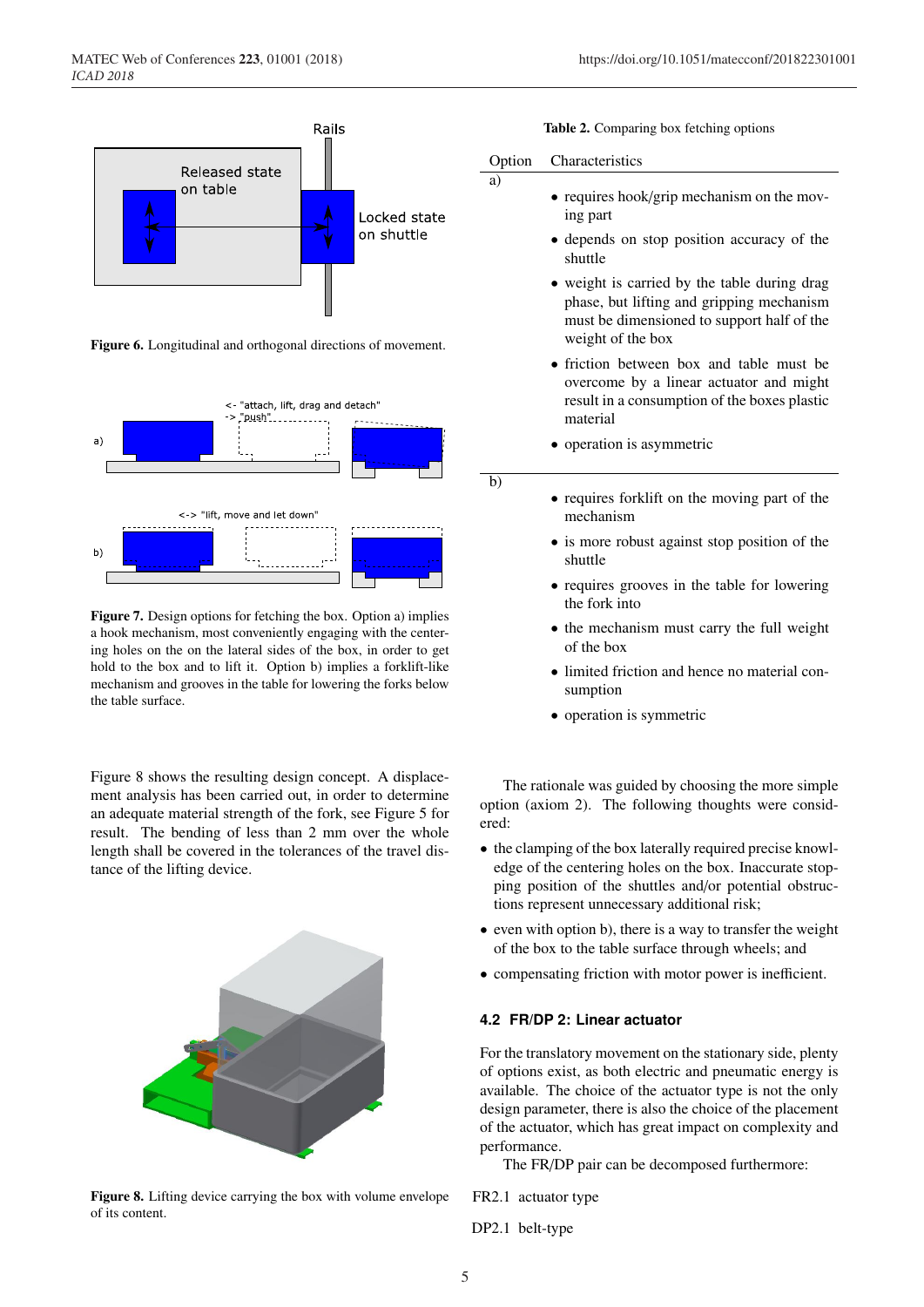#### FR2.2 placement

#### DP2.2 below the table

The partial design matrix shows an uncoupled design.

$$
\begin{Bmatrix} FR_{2.1} \ R_{2.2} \end{Bmatrix} = \begin{bmatrix} X & 0 \\ 0 & X \end{bmatrix} \begin{Bmatrix} DP_{2.1} \\ DP_{2.2} \end{Bmatrix}
$$
 (7)

### *4.2.1 FR/DP 2.1: Actuator type*

Pneumatic cylinders can be found often in industrial automation. Among their benefits is their simplicity in construction hence reduced cost, sturdiness in operation, achievable speed, self-guided, suitability for explosive atmospheres and hygienic-sensitive applications. Among the drawbacks there is the difficulty in controlling the position and the speed of the piston in between the final positions, limited force (hydraulic cylinders as an alternative), need for compressed air, noise. The actual force and piston speed depend on the pressure and flow rate of the compressed air. Figure 9 shows a pneumatic cylinder of suitable length. For implementation, electrically controlled valves, a pressure regulator, and magnetic limit switches are required, which neutralizes the cost-benefit of the actuator, if not shared with other cylinders.

Lead screw actuators (electric cylinders) are used similarly to pneumatic cylinders. Their popularity for certain is due to the relatively simple interfaces: 2 wires are sufficient for controlling the motor, reversing the polarity reverses the direction of movement. Internal limit switches bring the motor to a stop when it reaches the final positions. By measuring the current, the load on the motor can be easily monitored and overload can be avoided by electrical fuses. Due to the lead screw principle, the actuator is self-locking. Intrinsic to the operating principle is however also the slow operation of the piston. Similar to a pneumatic cylinder the device requires significant volume



with 25 mm piston diameter. The cylinder is shown in the retracted state. When the piston is extended, the overall length almost doubles.

when fully extracted, therefore the available stroke length is rather confined.

The Linear-Mech UBA-0 [8] is an example of a lead screw actuator with motor assembly for loads up to 420 N and linear speeds of up to 500 mm/s. The device can be equipped with mechanical and/or magnetic limit switches and with an encoder for position feedback.

Direct drive linear motor technology has been around for decades, it's implementation has however been limited due to the associated complexity. Linear motors are electrical motors where the windings are laid out on a linear axis. The windings are powered and driven by power electronics, which can be controlled to a good precision just from the stator side. The dynamics of such a system can be impressive, which comes at the price of complexity and power consumption. Linear motors can be found in applications with extraordinary dynamic requirements, particularly in spatially limited environments.

The LDC-series of Allen-Bradley [9] is a commercial example of such a device. It delivers up to 10 m/s. A single rail is available with lengths of up to 600 mm, several rails can be connected to cover larger distances. The rails require individual high-voltage power supplies and the maximum actuation force depends strongly on the employed cooling technique.

Rack and pinion drives are used for more than 100 years to transform rotation in linear motion by the use of a sprocket (the pinion) and a geared track (the rack). The transmission ratio is determined by the gear ratio, which can be adapted to the needs of the application either directly or in a wider range through gears like worm or epicyclic gear boxes. A linear actuation mechanism must provide sufficiently strong guidance between the elements whilst allowing them to move in the desired direction easily, otherwise the pinion is likely to slip or the friction to be overcome is too high.

Wittenstein produces many rack and pinion drive components with planetary gearboxes [10]. The portfolio of their value line starts with loads of 100 kg and the maximum speeds are given to about 2-7 m/s. The application is mainly in industrial machinery.

Rigid chain actuators use interlocking chain elements in order to resist to both drag and compression. As a consequence, the rigid chain actuator behaves similarly to a rack and pinion actuator, while occupying less space in the retracted state. As a consequence rigid chain actuators can be found in cases where rack and pinion actuators would obstruct useful space. Rigid chain actuators are available in different sizes.

A chain actuator can be seen as a special type of a rack and pinion drive. A pinion drives an interlocking chain, which is resistant to both drag and compression in at least one direction and can often be found in window opening mechanisms. For example, Windowmaster WMU 836 [11] is a 300 N model and operates at up to 11 mm/s. The device is tested to 10000 movements over its lifetime.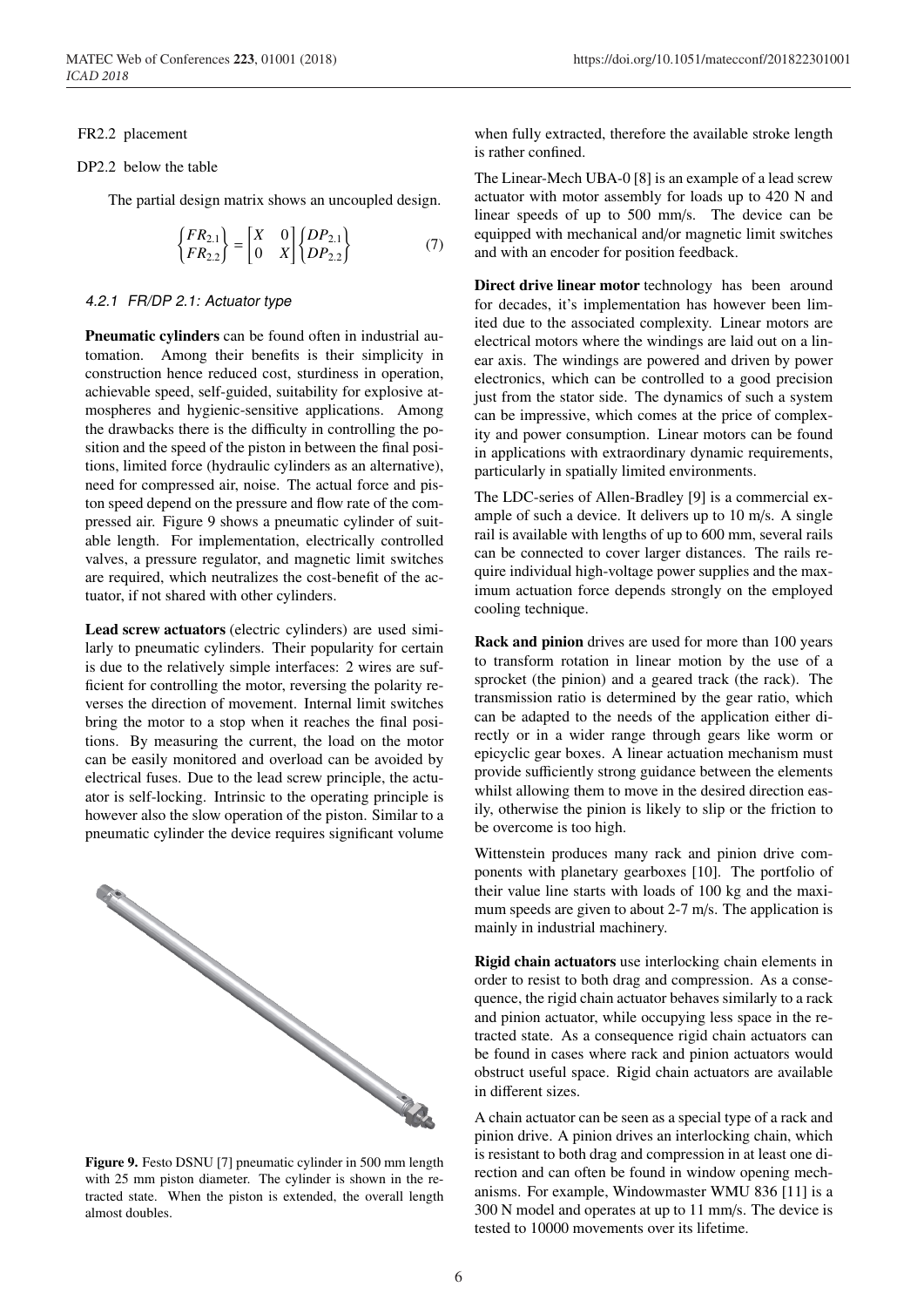Belt driven actuators can be found in many spaceconfined applications, where precisely controlled movements are required. The use of timing belts (synchronous belts) ensures linearity in between final positions, and hence by simply controlling the revolutions of an electrical motor the position is defined. The motion is smooth and depending on the mobile mass also reasonably fast. Belt drives are used with medium travel distances, limited mainly by the elasticity of the belt on the upper side and the dimensions of the sprockets on the lower side.

A belt driven linear axis uses a timing (synchronous) belt and sprockets, interconnected by stiff rails, which guide a sled. The motor can be directly connected or through a gearbox. An example is the Igus drylin E series entry-level model [12], which features a directly connected NEMA23 stepper motor and is capable of up to 2 m/s for a load of 100 N.

With many options available, the best option can be selected by performing a trade-off in the sense of axiom 2 of the axiomatic design theory. The constraints of the particular application have been taken into consideration and included in the qualitative weighting of the individual options (see Table 3). Promising options are pneumatic and electrical cylinders, however as the spatial demands are stringent, the length of the cylinders in the extracted state represents an issue. Among the other options, the belt actuator fits best in the set of requirements and is selected as a baseline. Having considered the loads which are to be expected, a stepper motor was selected as the active unit. Other options would have considered servo motors or induction motors, which however need encoders, which would drive up the cost and complexity unnecessarily.

### *4.2.2 FR/DP 2.2: Placement*

The placement of the linear actuator is relevant, as it might obstruct the movement of the box. There are 3 fundamental options:

- 1. lateral to the perpendicular movement of the box
- 2. above the volume envelope of the box (crane-like)
- 3. below the table surface

The first option, however, restricts the further movement of the box to the side of the mechanism and hence is not compliant to CA7. Also, it is not in the spirit of CA8,

|  | Table 3. Summary of linear actuator options |  |  |  |  |
|--|---------------------------------------------|--|--|--|--|
|--|---------------------------------------------|--|--|--|--|

| <b>Tuble of Building of finear actually</b> options |        |  |  |  |  |  |  |
|-----------------------------------------------------|--------|--|--|--|--|--|--|
| Option                                              | e<br>S |  |  |  |  |  |  |
| Pneumatic cylinder                                  |        |  |  |  |  |  |  |
| Lead screw                                          |        |  |  |  |  |  |  |
| Linear motor                                        |        |  |  |  |  |  |  |
| Rack and pinion                                     |        |  |  |  |  |  |  |
| Rigid chain                                         |        |  |  |  |  |  |  |
| Timing belt                                         |        |  |  |  |  |  |  |

as it occupies additional area in the working plane. Hence the lateral placement is rejected.

Two options remain, above the volume envelope, or below the table. It seems straightforward that the option below the table is less complex, as the overhead option would require structural elements in another plane over the boxes and their contents, which so far was not required. It is noteworthy, that this choice is independent of the release mechanism (DP1.2), even though other release principles could have a coupling.

We have seen that the placement of the linear actuator below the table seems reasonable. As a consequence, the motion must, however, be transferred to the top of the table. This requires a slot in the table along the direction of the linear axis, and a fin transfers the force to the top (Figure 10 and Figure 11).

#### **4.3 Design matrix**

The complete design matrix follows from the decompositions in the previous chapters:

| FR <sub>0</sub>   | Λ |   |   |   |   |  | $DP_0$            |                   |
|-------------------|---|---|---|---|---|--|-------------------|-------------------|
| FR <sub>1</sub>   |   | Χ |   |   |   |  |                   |                   |
| FR <sub>1.1</sub> |   |   |   |   |   |  | $DP_{1,1}$        |                   |
| $F_{R_{1,2}}$     |   |   | X | X |   |  | $DP_{1,2}$        | $\left( 8\right)$ |
| FR <sub>2</sub>   |   |   |   |   | Χ |  | DP <sub>2</sub>   |                   |
| FR <sub>2.1</sub> |   |   |   |   |   |  | $DP_{2.1}$        |                   |
| FR <sub>2.2</sub> |   |   |   |   |   |  | $\mathbf{v}_{22}$ |                   |

The overall design matrix is decoupled, with offdiagonal coupling only for FR1.2 between DP1.2 and



Figure 10. The final concept for the linear actuator integrated in the table. The fin transfers the motion to the top of the table, all active elements can be placed below the level where the boxes are handled.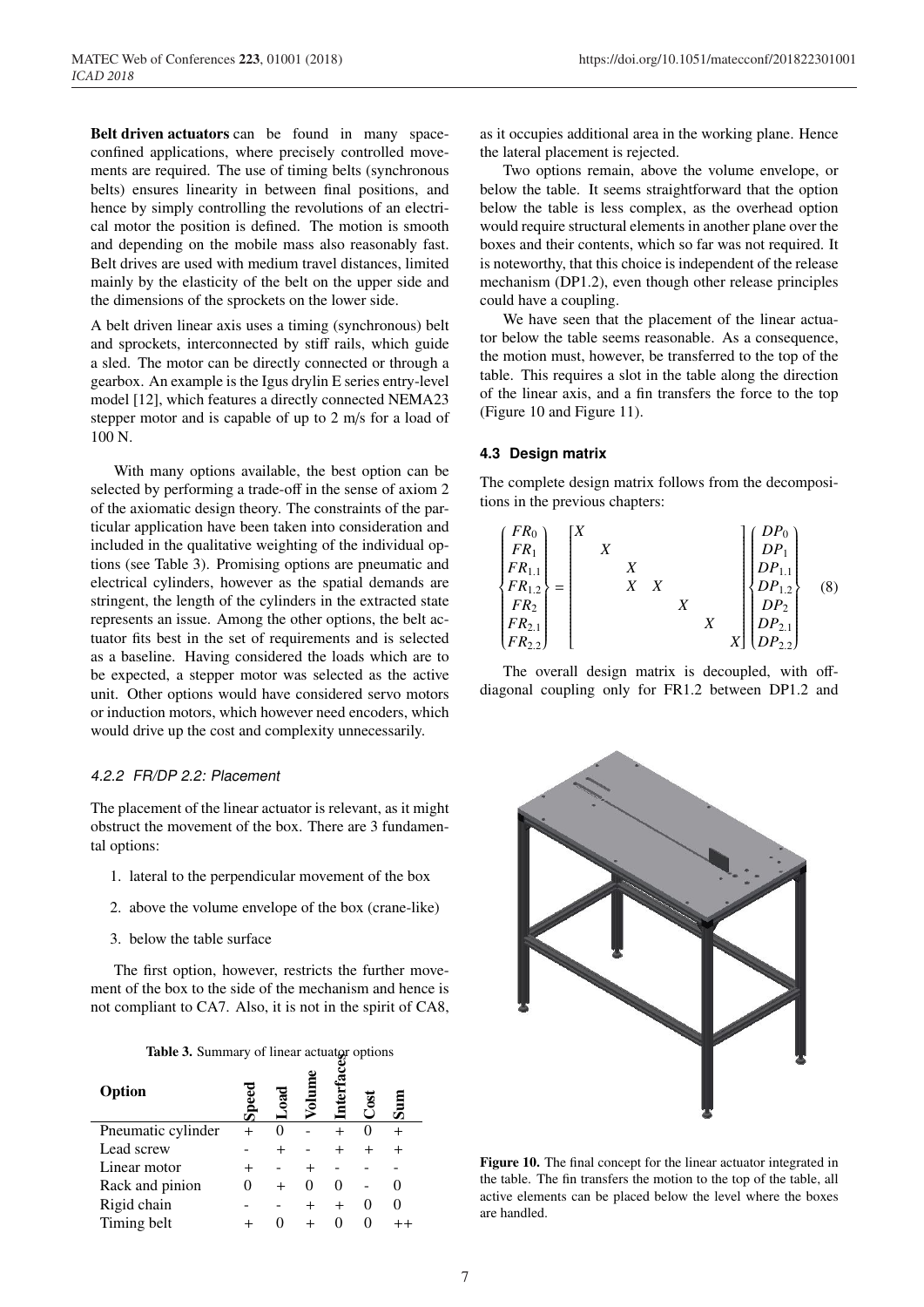

Figure 11. The table top has been removed and the rails, the stepper motor, the timing belt, the sprockets and various support brackets are revealed..

DP1.1. The resulting dependency can be managed by sequentially engineering the FR1.1 (fix box on shuttle) and then FR1.2 (release). Other than this, there are no couplings to be considered.

## **5 Discussion**

At the begin of the design process, the authors thought of the problem as a single function: The idea was to perform the lifting and movement with a single actuator. The actuator would push and drag a fork-like construction, guided by lateral slots. Those slots would vary in height over the stoke length of the actuator, and control so the height and angle of the fork. At first glance, the initial idea appeared simple, because it could fulfil the requirements with just a single actuator. Looking at the approach more in detail, it turned out that the concept was more complex as expected if feasible at all: The lifting and putting down at the shuttle requires two different profiles of the slots, otherwise the fork would hit the box when trying to fetch the box from the shuttle. Different profiles require some sort of switch, which is de facto another function, so the appealing single function was proved infeasible. Furthermore the required steepness of the slots profile was also questionable, as the whole amount of lifting must occur in a narrow range of the actuator stroke, resulting in an oversized actuator with respect to the mass of the box.

The difficulties with the first design attempt lead the authors to the application of axiomatic design, which rapidly lead to the decomposition into two primary functions: Hold/release, and linear movement of the box. The result of the axiomatic design application is a decoupled design matrix, which means that the functions shall be developed in sequence in order to avoid unnecessary iterations, the hold/release function first, then the movement.

Both functions can be adjusted independently from each other. An example for a possible adaptation could be the change of the transport system to a faster one. The dynamics of it could require the fixation of the boxes also in the height dimension, so the forklift solution to release

them would no longer be feasible. These aspects are covered by FR/DP 1.1 and 1.2 and as long as the other constraints remain the same, the FR/DP 2 remain entirely unaffected.

The physical solution as result of the axiomatic design process is however determined to a large degree by the boundary conditions of the application, particularly the transport box, transport system characteristics and volume envelope of the material. For example, the given application requires to release the boxes once they reach their final position on the table (CA7). This might not be the case elsewhere, which would allow for a simpler principle of grasping (i.e. dragging instead of lifting). Hence care must be taken when transferring the results to a different application.

## **6 Outlook**

The work has shown that by applying axiomatic design methodology in a design phase of a coupled system has lead to a robust design concept. The design concept will now further engineered to more detailed technical specifi-



Figure 12. The final concept of the lifting actuator in the lowered state. Through a rod, the force required to lift the box is transferred. Via a symmetrical lever design, the force required to lift the box is applied to both sides of the fin, which should help to prevent wedging. Also visible, the wheels which run on the table top surface.



Figure 13. The lifting mechanism in the raised state. The rod connecting to the bottom of the plate connects to a cylinder, which is mounted below the table. This way, no active elements must be placed above the table surface.